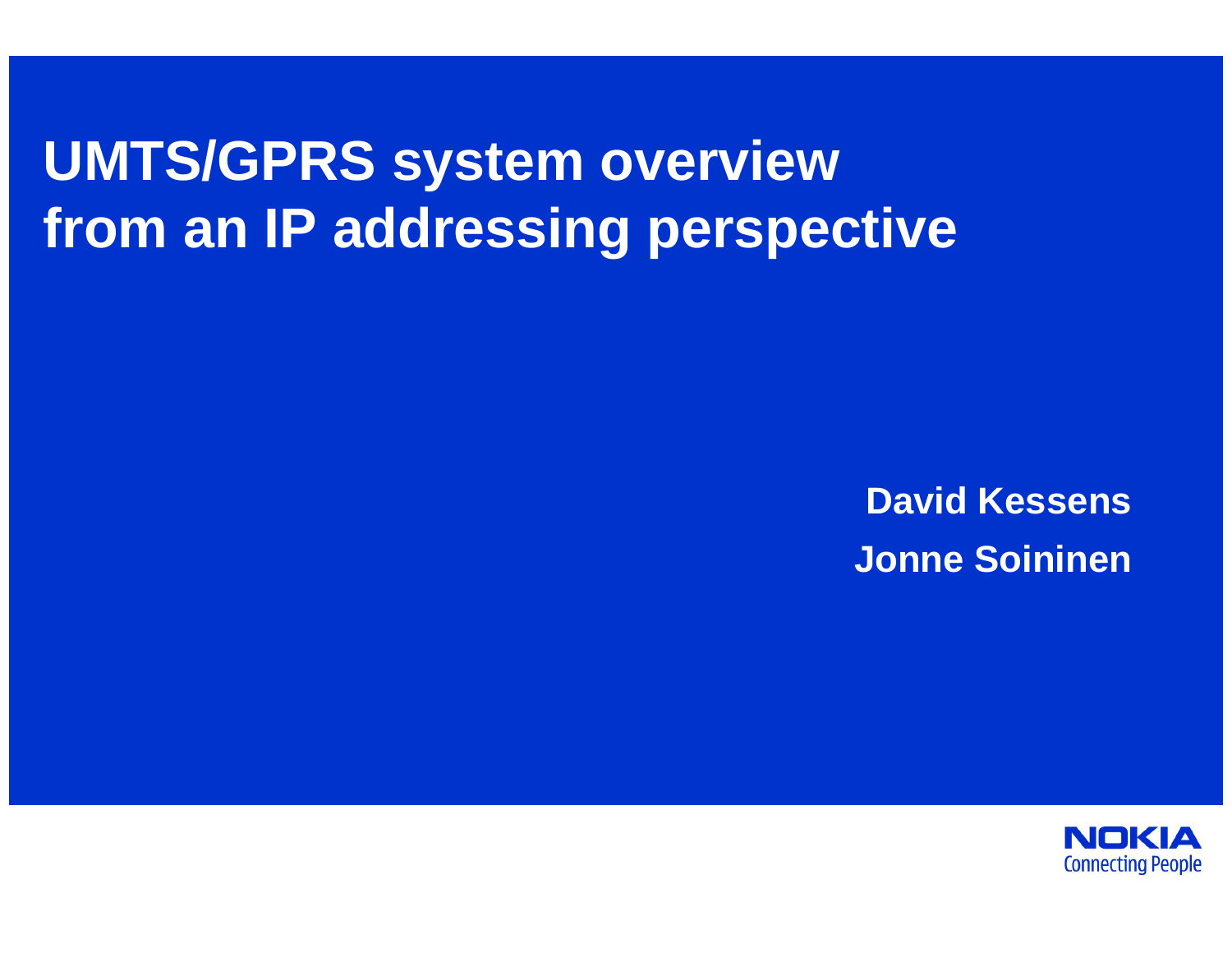## **Introduction**

- 1) Introduction to 3GPP networks (GPRS, UMTS)
	- Technical overview and concepts for 3GPP networks
		- Mobility
		- Network and network architecture
		- GPRS packet service
		- Roaming
- 2) Addressing concepts in 3GPP networks
	- What is the addressing model
	- Network element addresses
	- End-user addressing
	- Reasoning behind addressing models

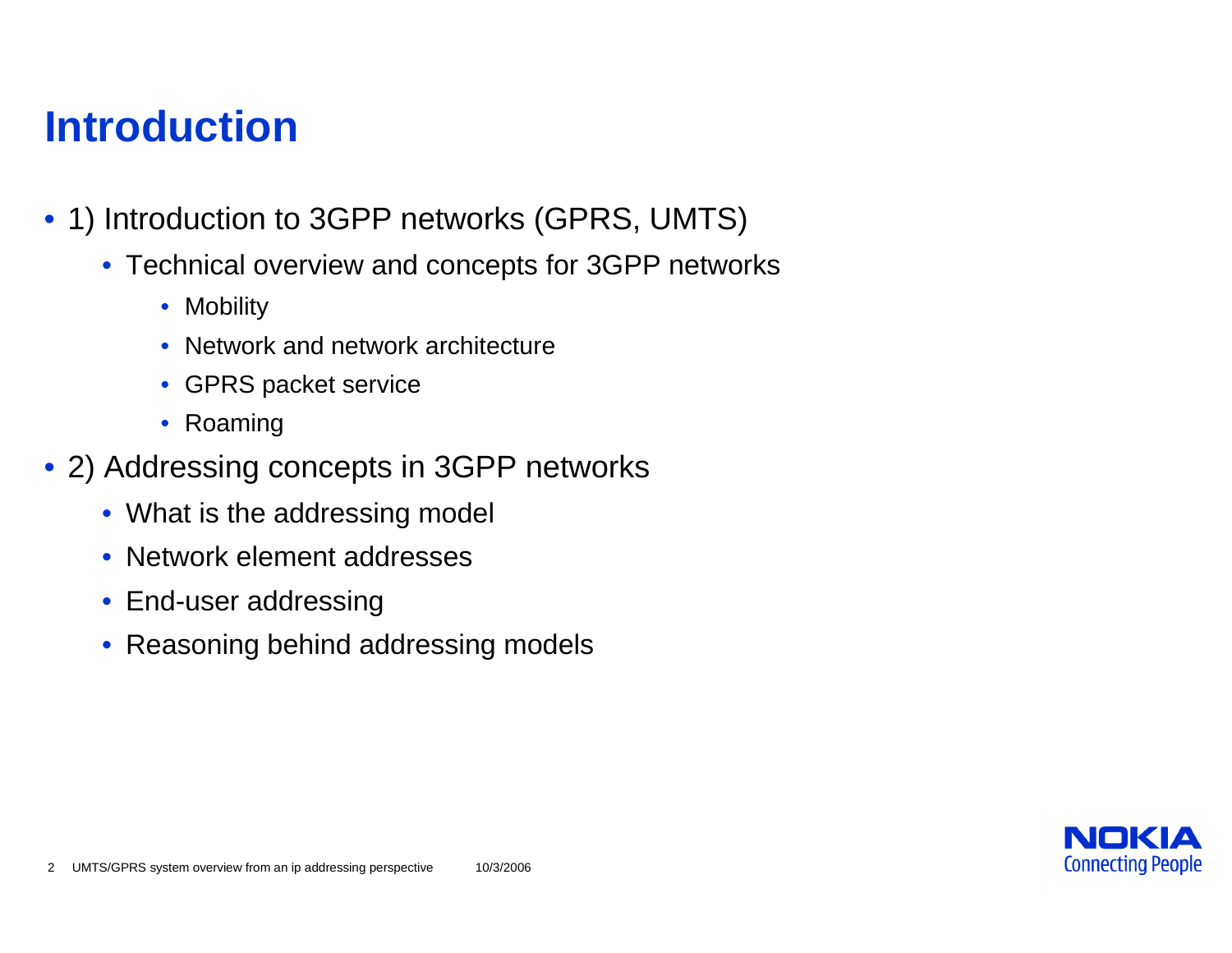## **Third Generation Partnership Project**

- Global Partnership Project among regional SDOs
	- ETSI, ARIB/TTC, T1P1, CWTS, etc.
- Standardizing network systems on GSM and UMTS and beyond
	- Based on GSM legacy
	- 2G, 3G radio accesses
		- GSM radio interface
		- WCDMA UMTS radio interface
			- Upgrades: HSDPA/HUDPA
	- Currently looking at a new architecture with a new radio interface
- 3GPP does complete system specifications
	- The whole system from radio interface to management and charging

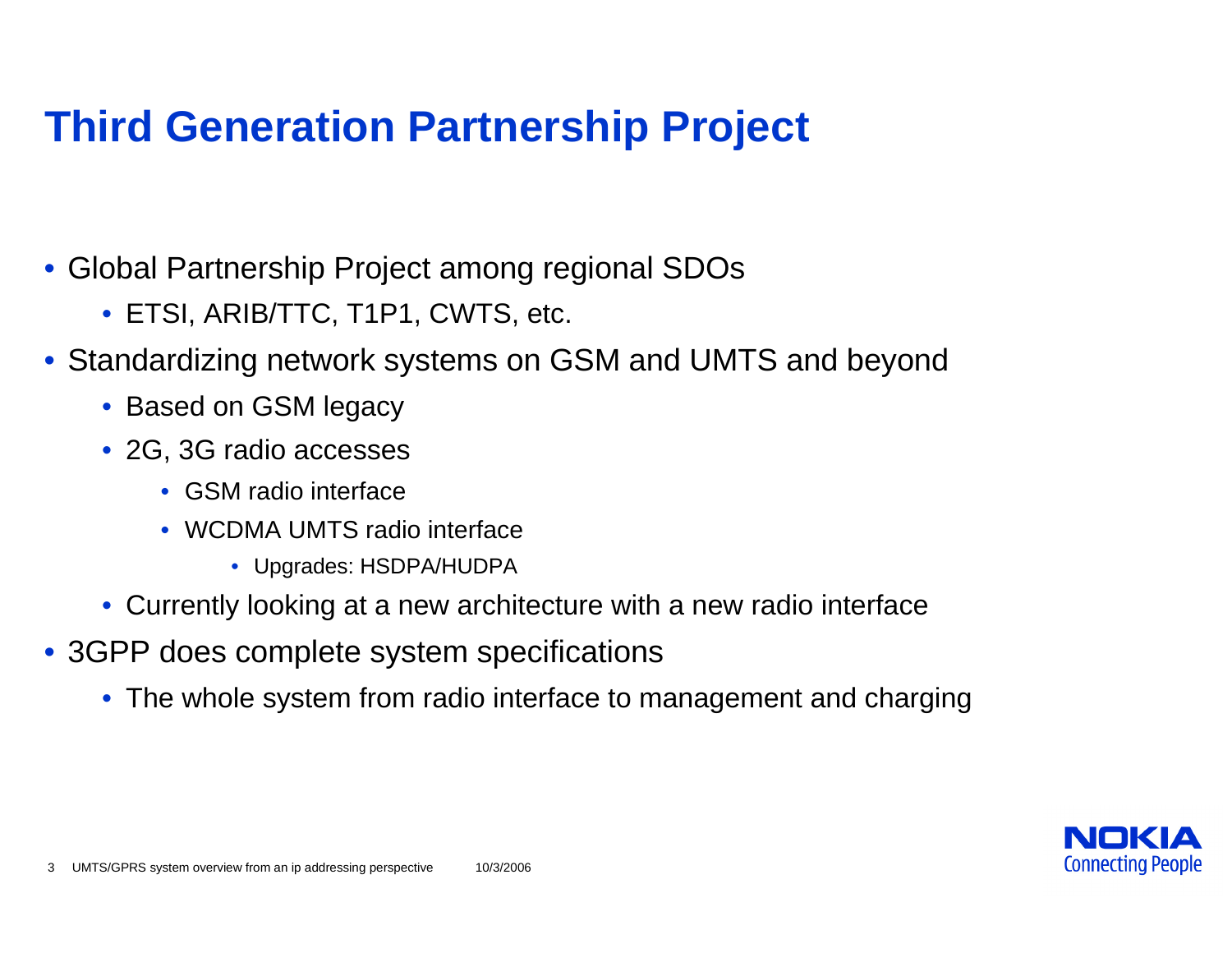## **Some definitions**

- GSM Global System for Mobile communications (original name Global System Mobilé)
	- 2G Radio Access GSM Radio Access Network (GERAN)
	- Based on Time Division Multiple Access (TDMA)
- UMTS Universal Mobile Telephony System
	- 3G Radio Access UMTS Radio Access Network (UTRAN)
	- Based on Wide band Code Division Multiple Access (WCDMA)
- GPRS General Packet Radio Service
	- The packet switched service for either GSM or WCDMA

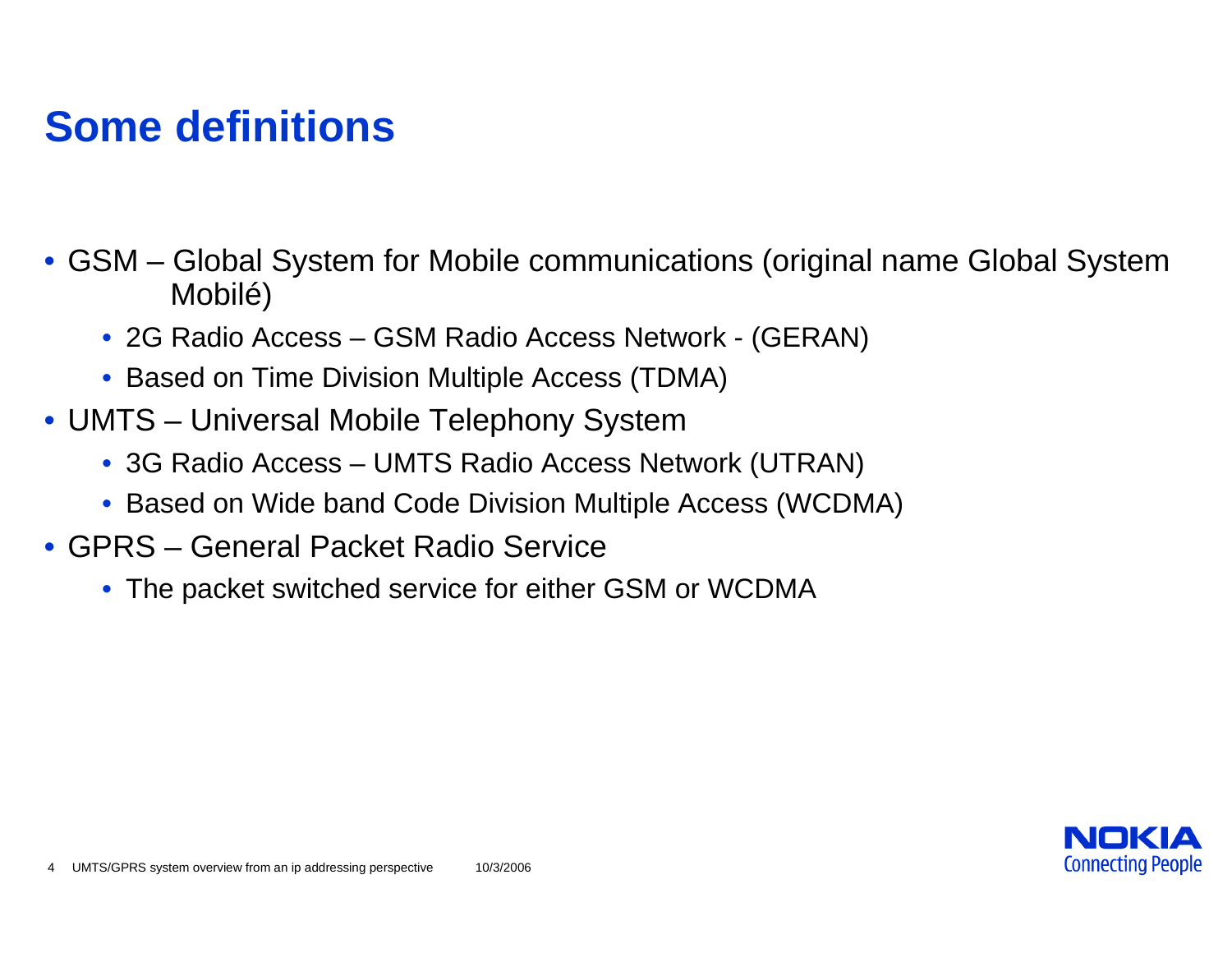## **What is difference between UMTS & GPRS ?**

- There really isn't from an IP system perspective:
	- GPRS is the packet switched service for UMTS & GPRS networks
		- The word GPRS is often used for a GSM network that supports GPRS
		- The radios for GSM & UMTS are different, but the IP network looks the same
- IP in GPRS enabled GSM networks:
	- high latency, relatively slow
		- faster with EDGE
- IP in UMTS networks with WCDMA radios:
	- much lower latency, decent speeds
		- faster yet with HSPA (High Speed Packet Access)
			- HSDPA High Speed Downlink Packet Access
				- Update to WCDMA for better downlink speeds
			- HSUPA High Speed Uplink Packet Access
				- Update to WCDMA for better uplink speeds

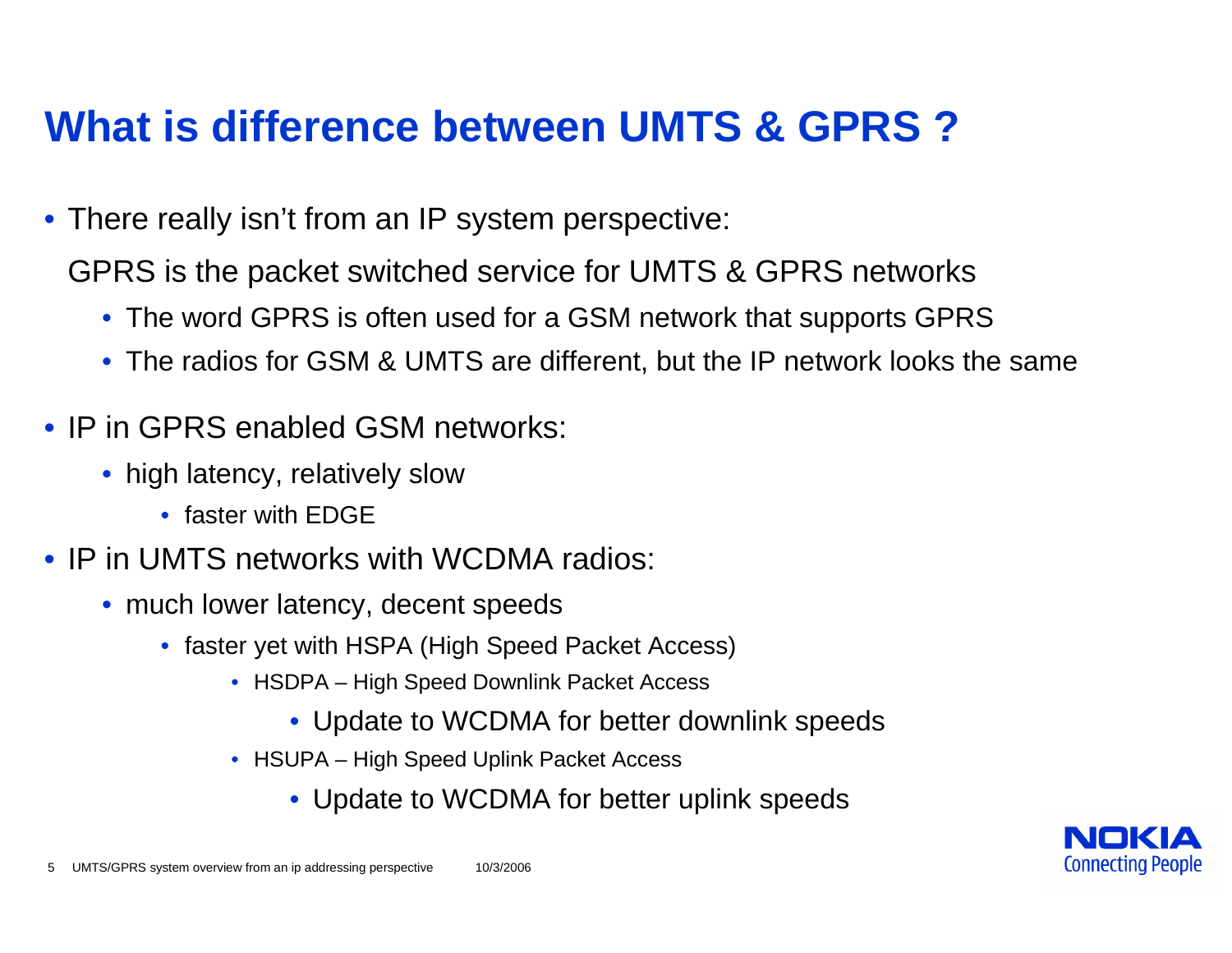## **Wireless versus Mobility**

- Wireless & Mobility are NOT the same
- Mobility allows you to be on the move and keep your IP/voice connections alive
	- You cannot do this without adding complexity
	- GPRS uses tunnels to keep a stable IP address

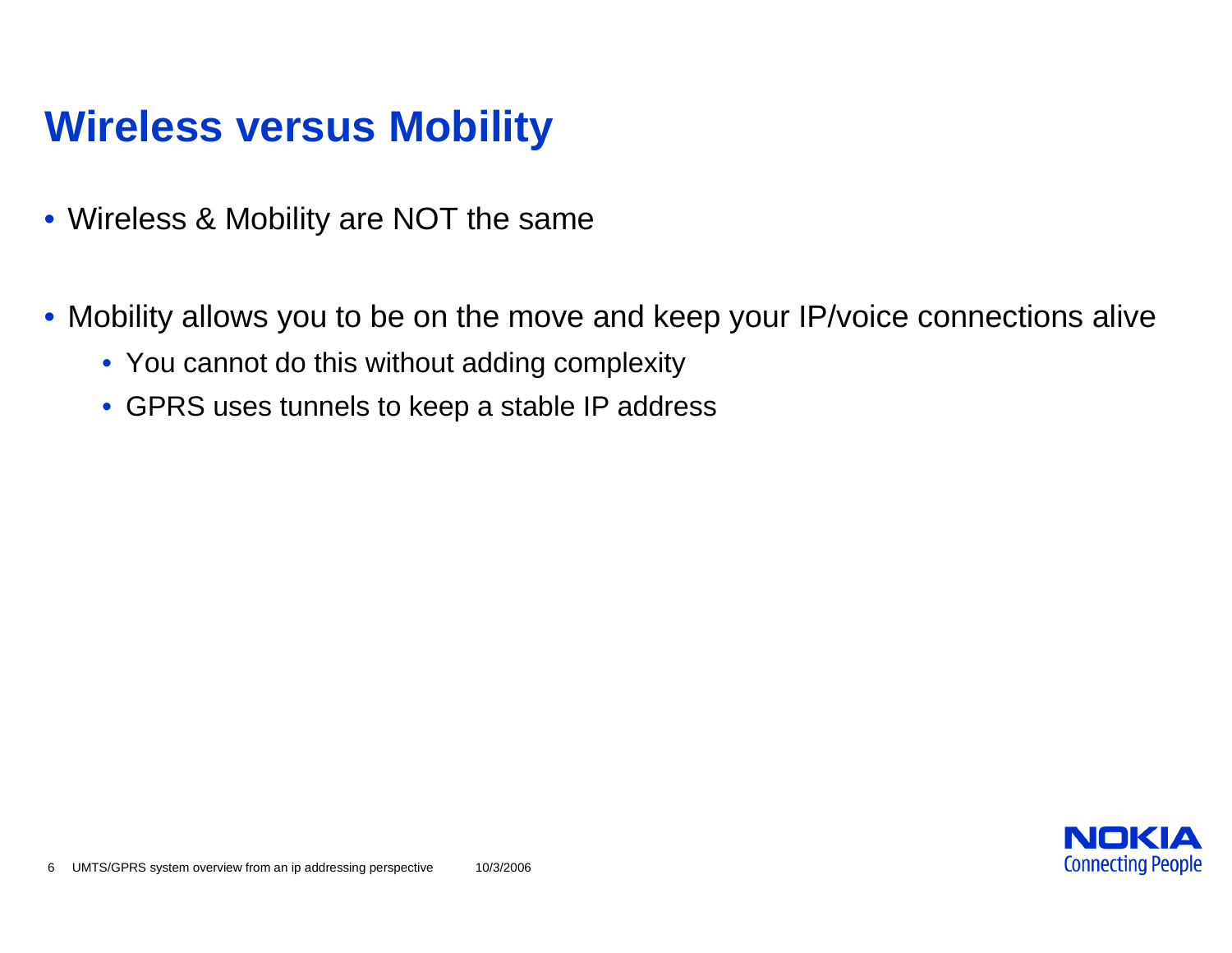#### **3GPP Network Architecture**

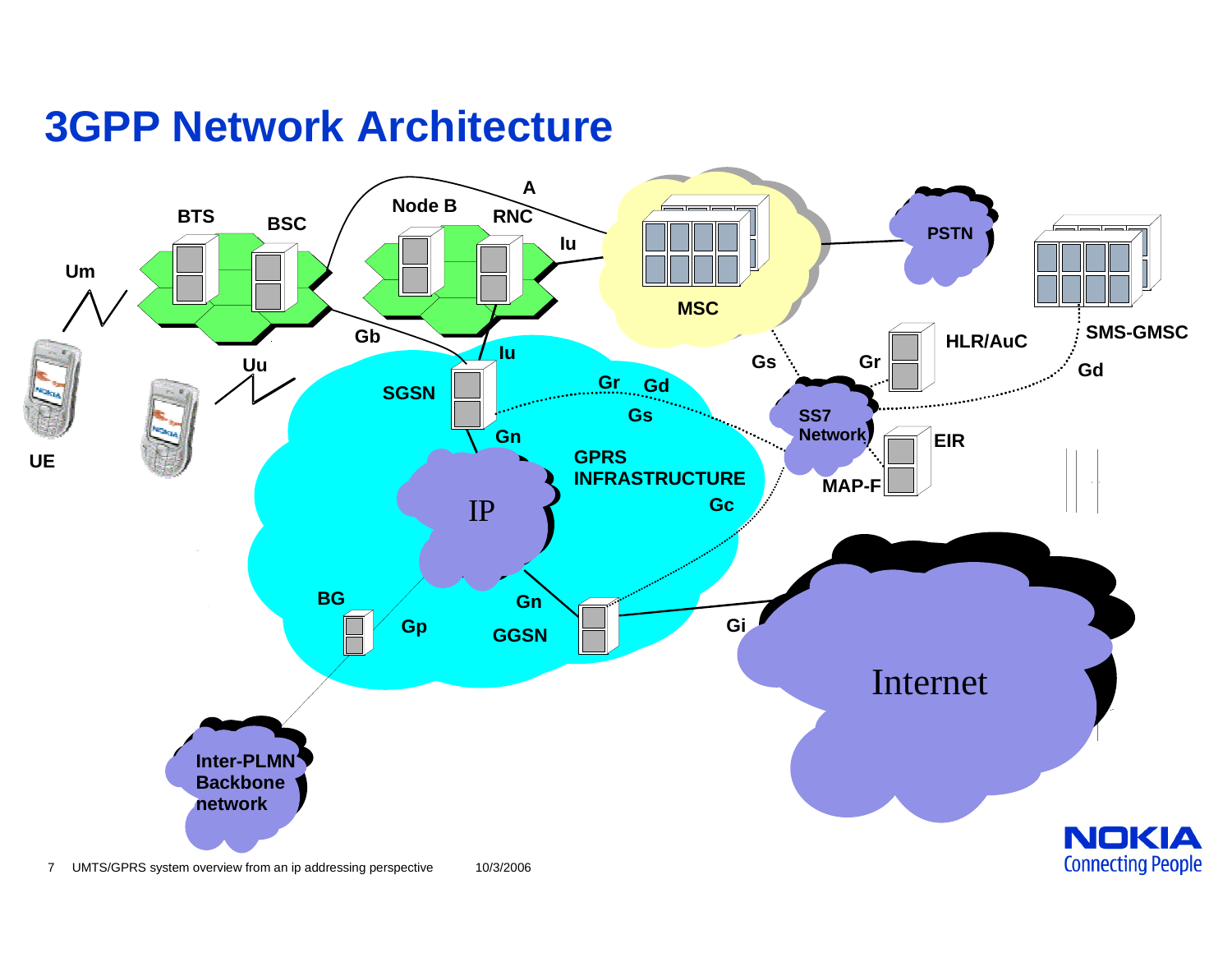## **Some more definitions ...**

- BTS Base Transceiver Station
	- A GSM network element that provides radio interface of the network
- BSC Base Station Controller
	- A GSM network element that handles BRTS management and radio resource control
- Node B Similar in function as BTS in GSM
- RNC Radio Network Controller
	- In charge of controlling the use and the integrity of the radio resources
- UTRAN Universal Terrestrial Radio Access Network
- SGSN Serving GPRS Support Node
	- Gateway between the RNC and the core network
- GGSN Gateway GPRS Support Node
	- A gateway from a cellular network to an IP network, access router for UE
- MSC Mobile Switching Centre
	- A GSM network element that connects the GSM network to the PSTN

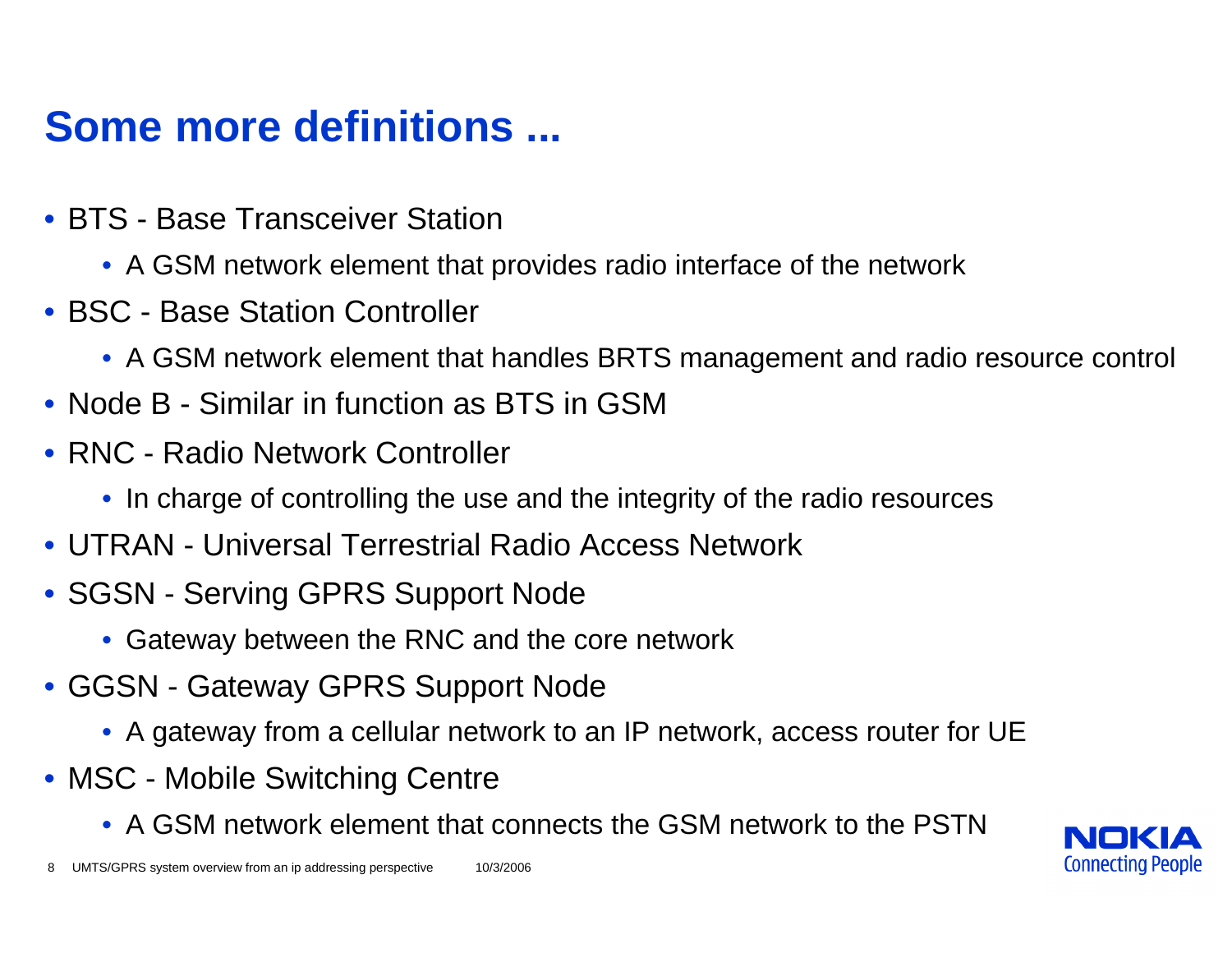### **User's packets vs. the network's packets**



- • User and transport planes are completely independent, i.e. the transport plane can run on a different IPversion than the user plane
- UTRAN and Core Network transport can theoretically run on different IP versions

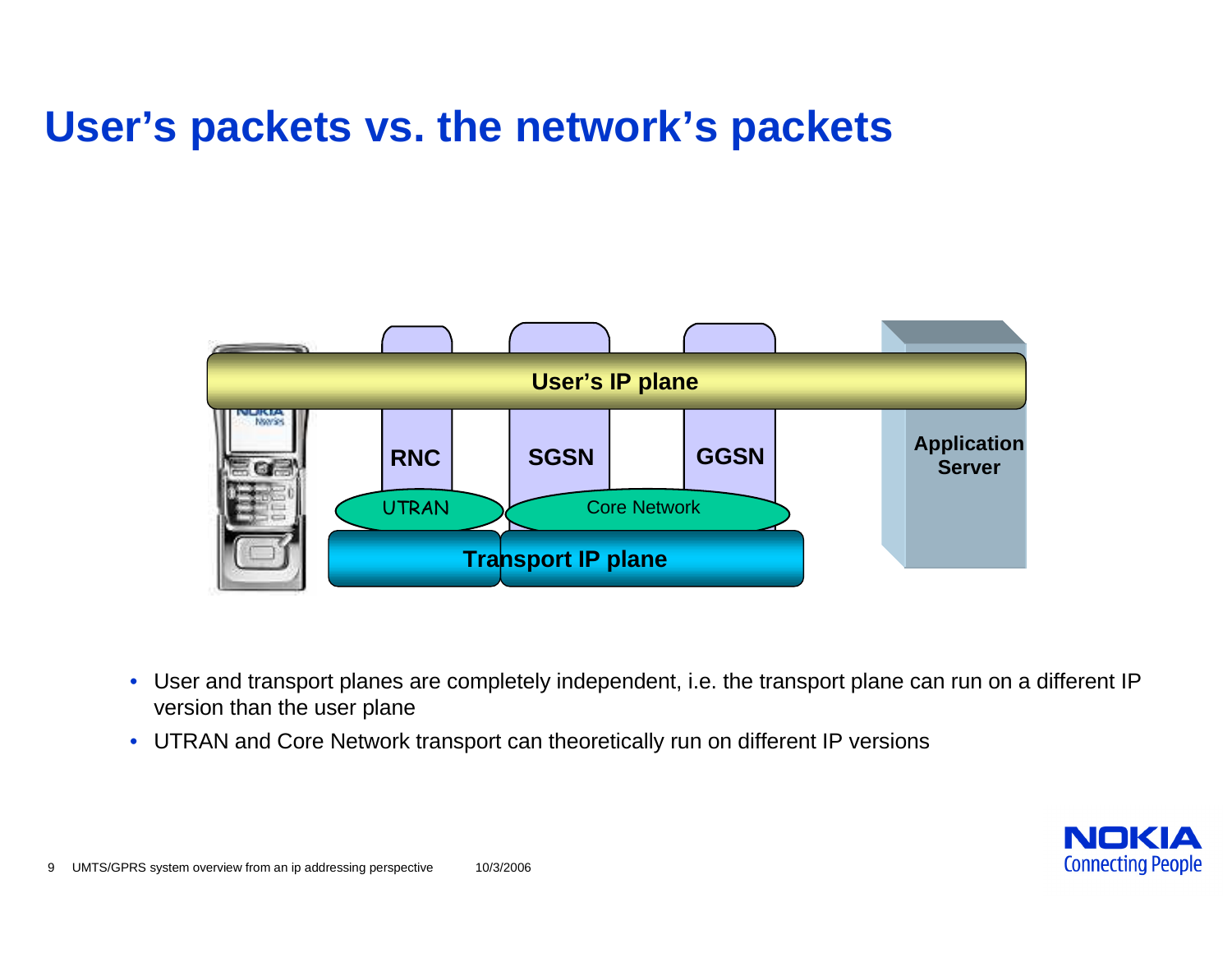#### **The Stack**



PS Domain User Plane protocol stack



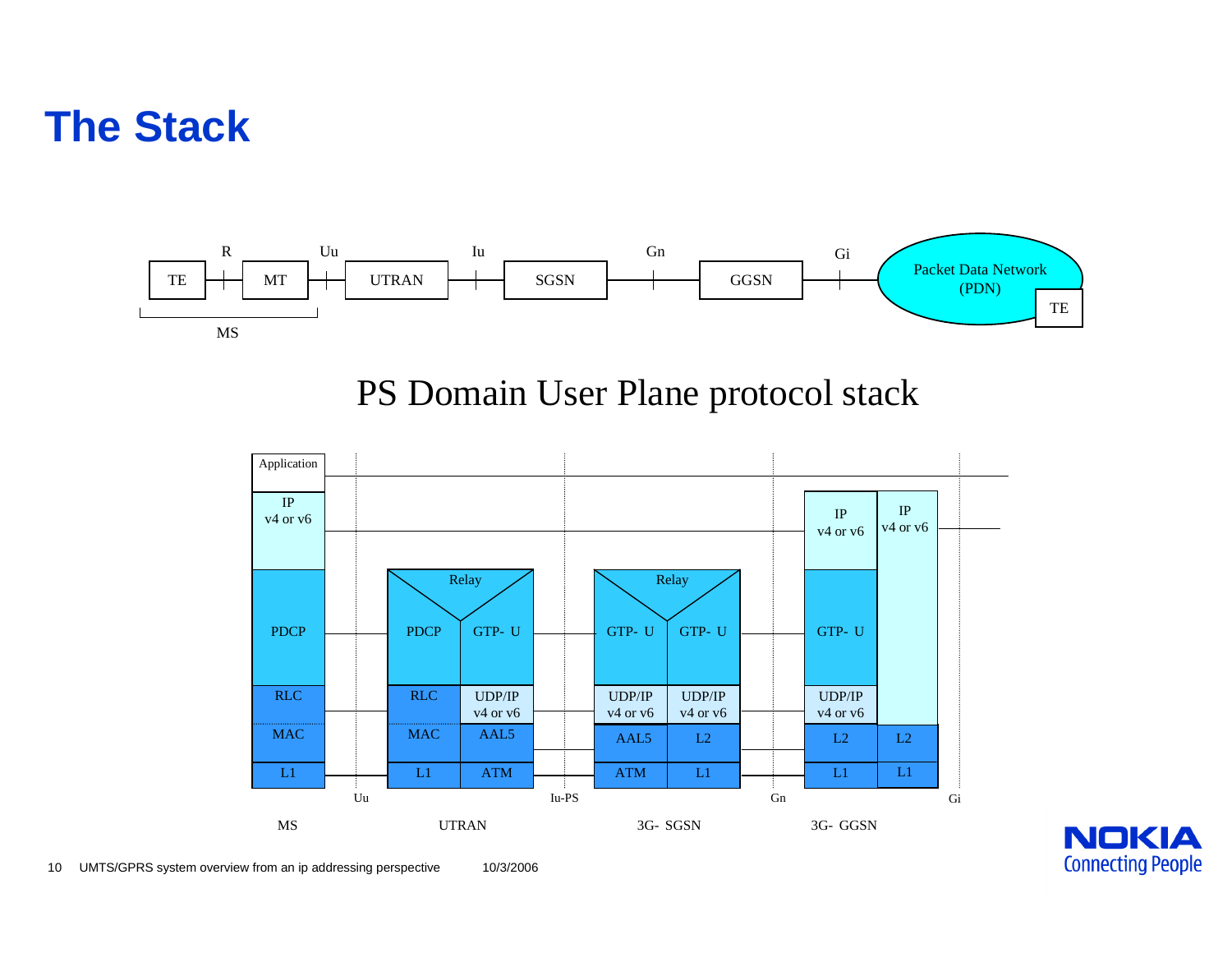## **PDP Context**

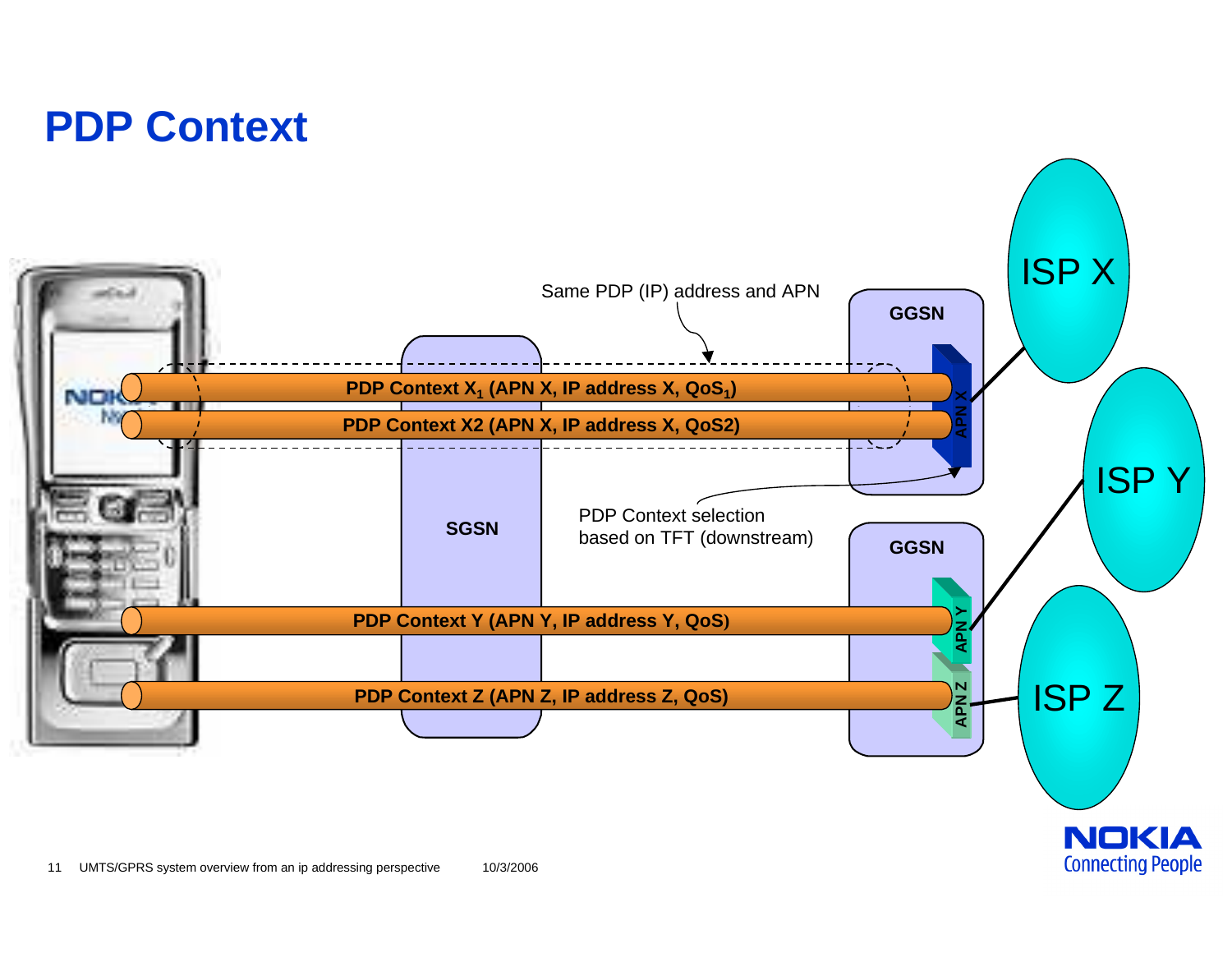## **The PDP Context**

- When User Equipment (UE) attaches to the Network, the SGSN creates a Mobility Management state containing information pertaining to e.g., mobility andsecurity for the UE
- At PDP (Packet Data Protocol) Context Activation, the SGSN and GGSN create aPDP context, containing information about the packet data session (e.g. IPaddress, QoS, routing information , etc.)
	- Each Subscriber may activate several PDP Contexts towards the same or different GGSNs. When activated towards the same GGSN, they can use the same or differentIP addresses.

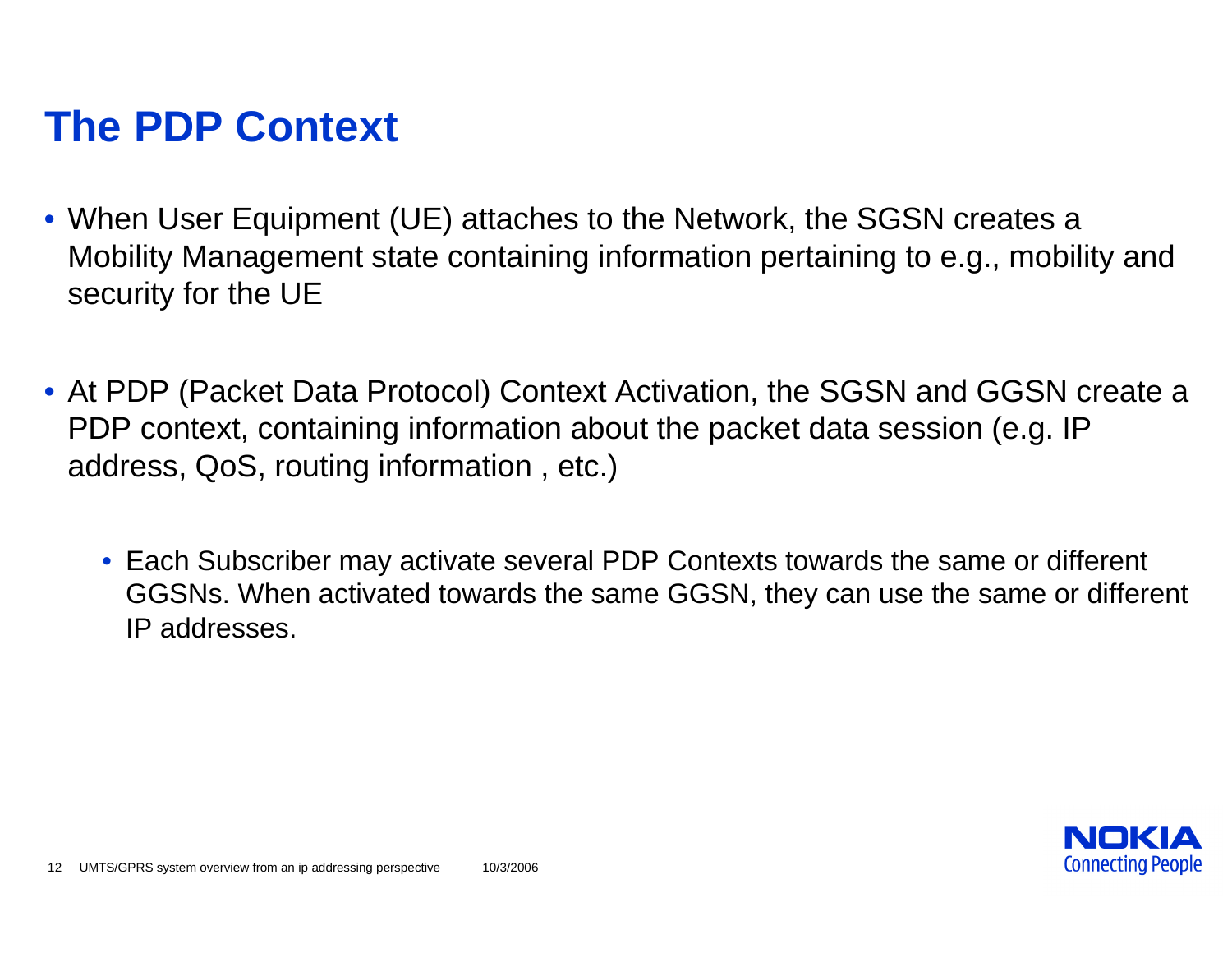#### **Access Point Name**

- The APN is a logical name referring to a GGSN. The APN also identifies anexternal network.
	- The syntax of the APN corresponds to a fully qualified DNS name.
- At PDP context activation, the SGSN performs a DNS query to find out theGGSN(s) serving the APN requested by the terminal

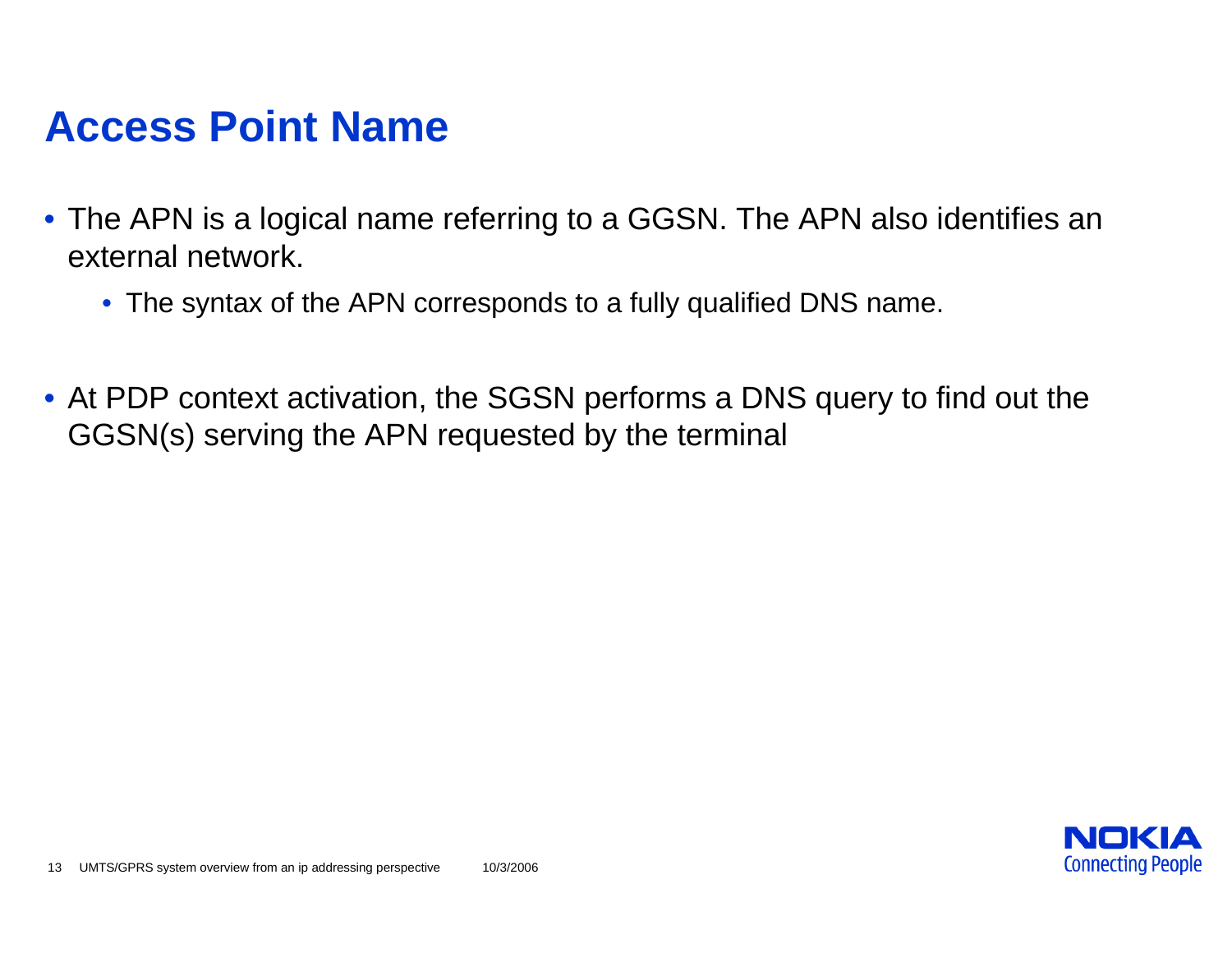## **Roaming**

- Historically, one of the key strengths of the GSM system is roaming capability
- User can use any GSM network in the world and use the GSM service like as if at home
	- Can make phone calls normally
	- Can receive phone calls normally using the same MSISDN number
- This feature has been carried to GPRS for the packet service

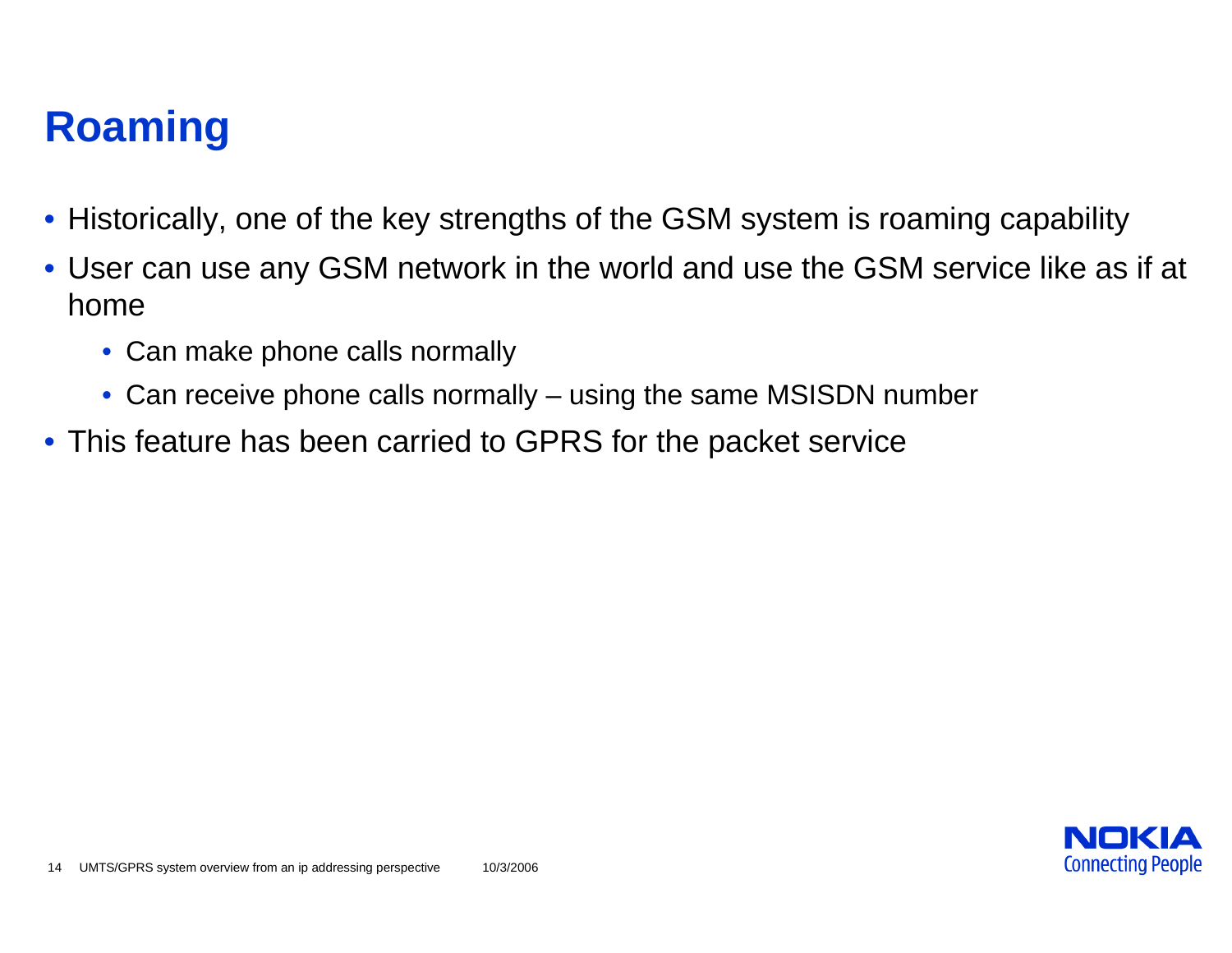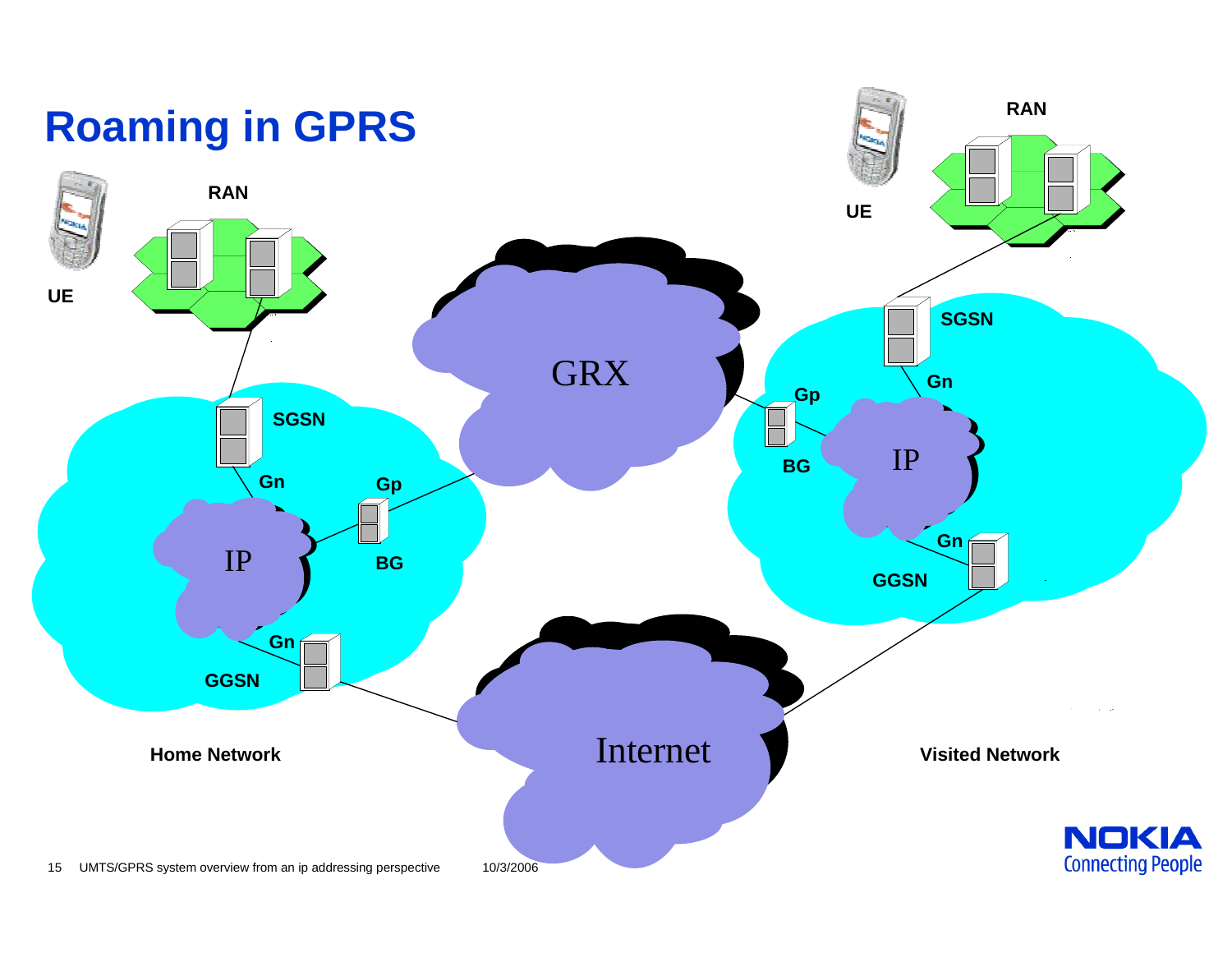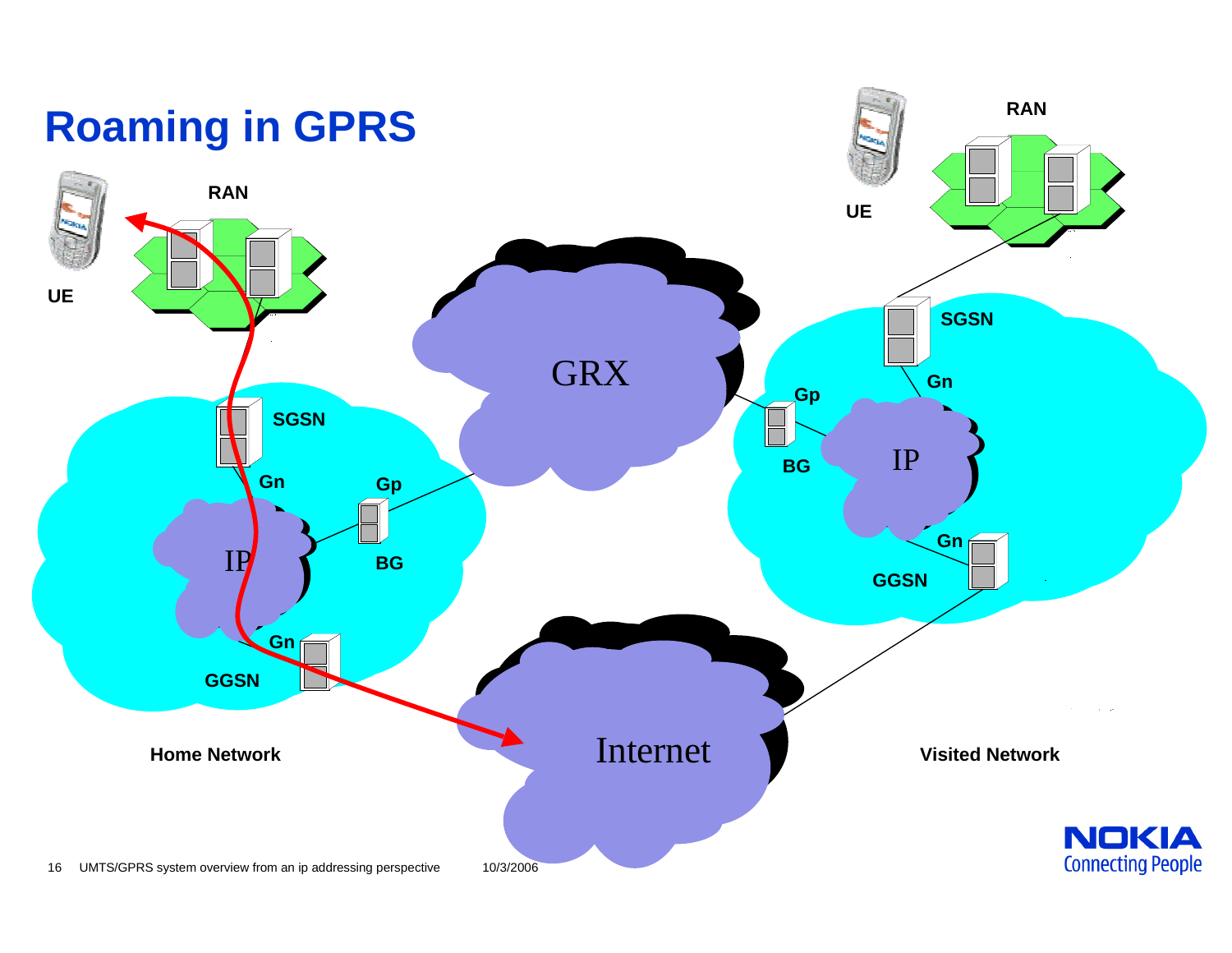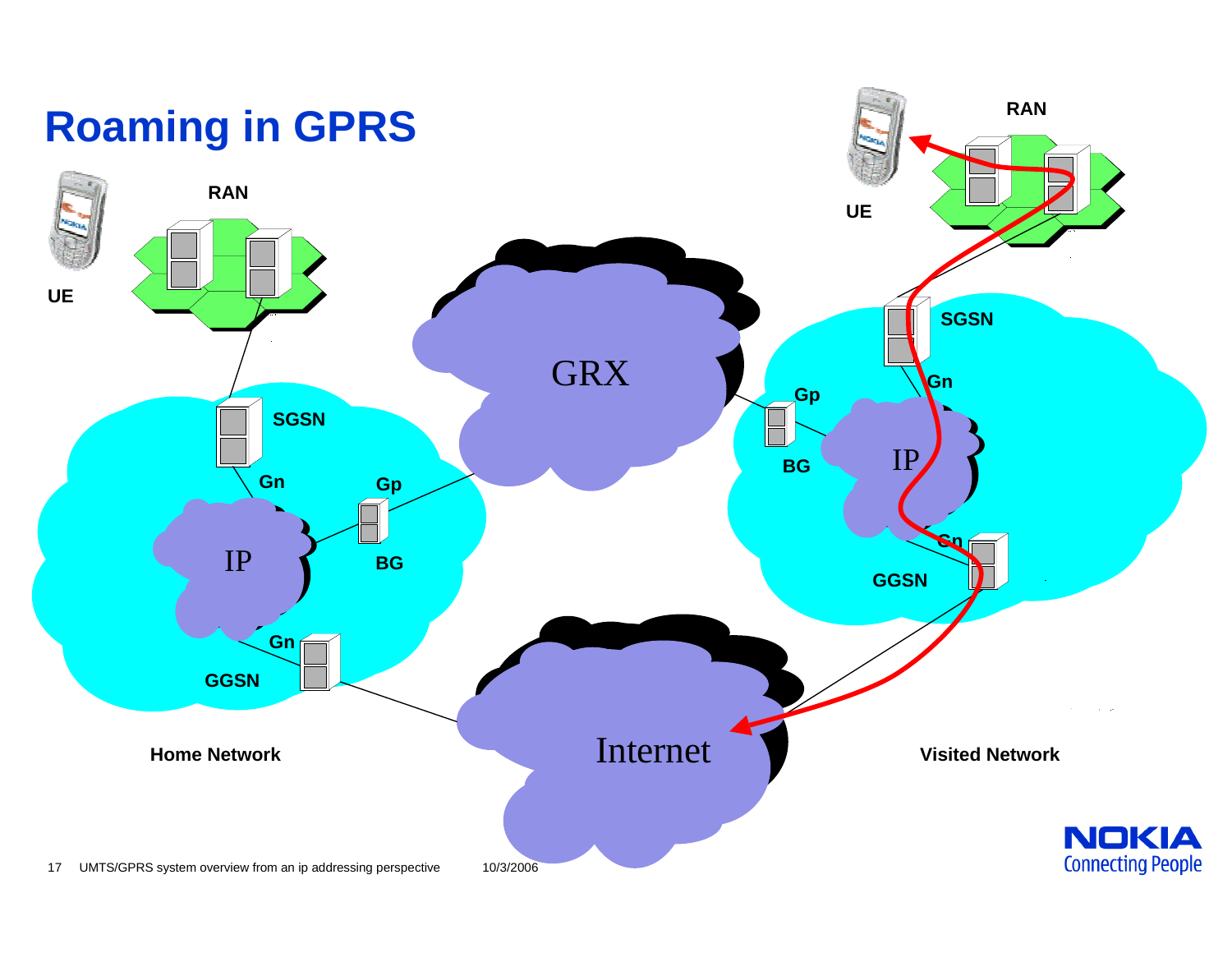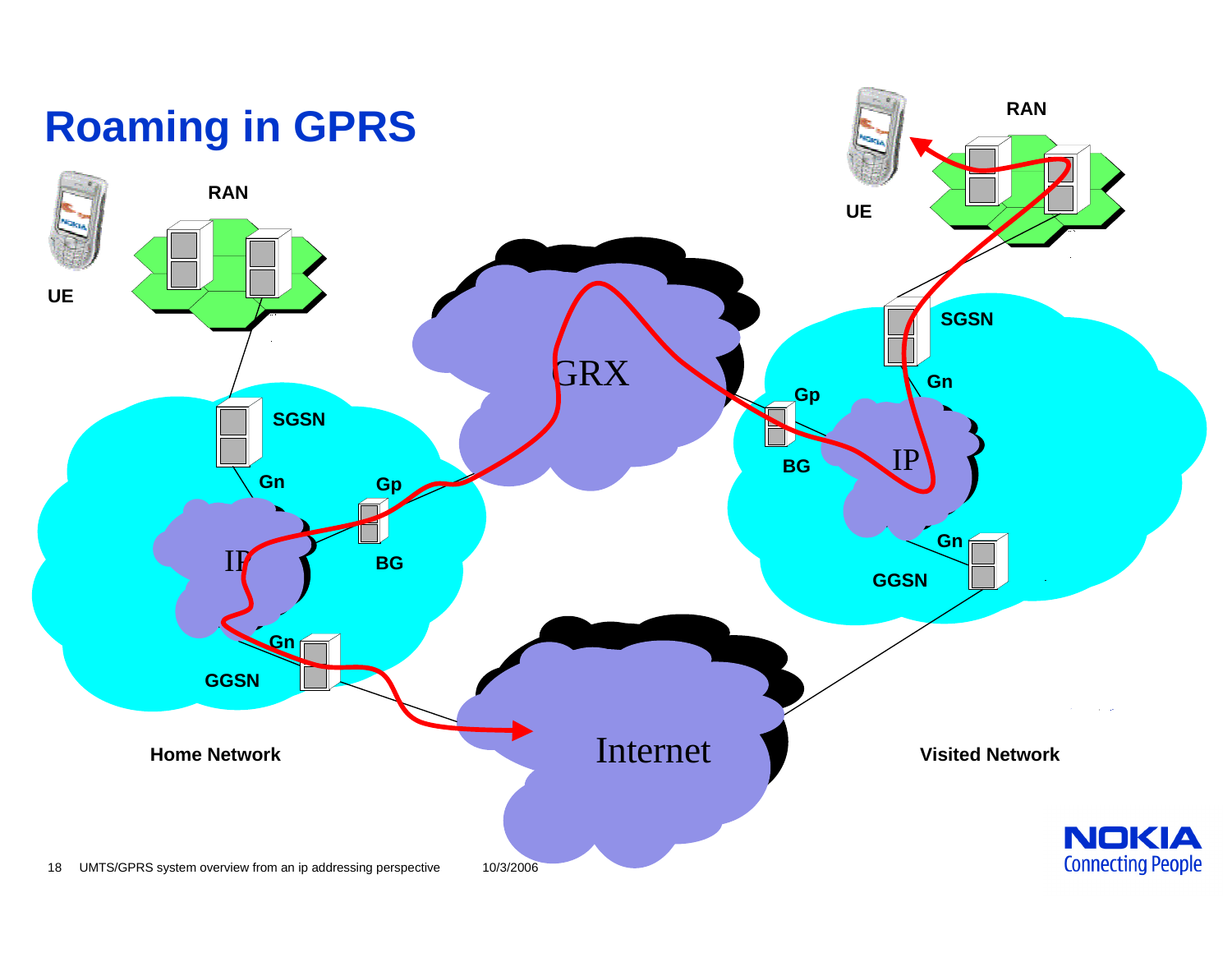## **Roaming in GPRS**

- Visited GGSN
	- Not used much in real life
- Home GGSN
	- Uses GRX to transfer traffic between operators
	- Allows access to home services
		- Special access points
		- Special services (e.g. WAP, MMS)
	- Allows advanced charging models

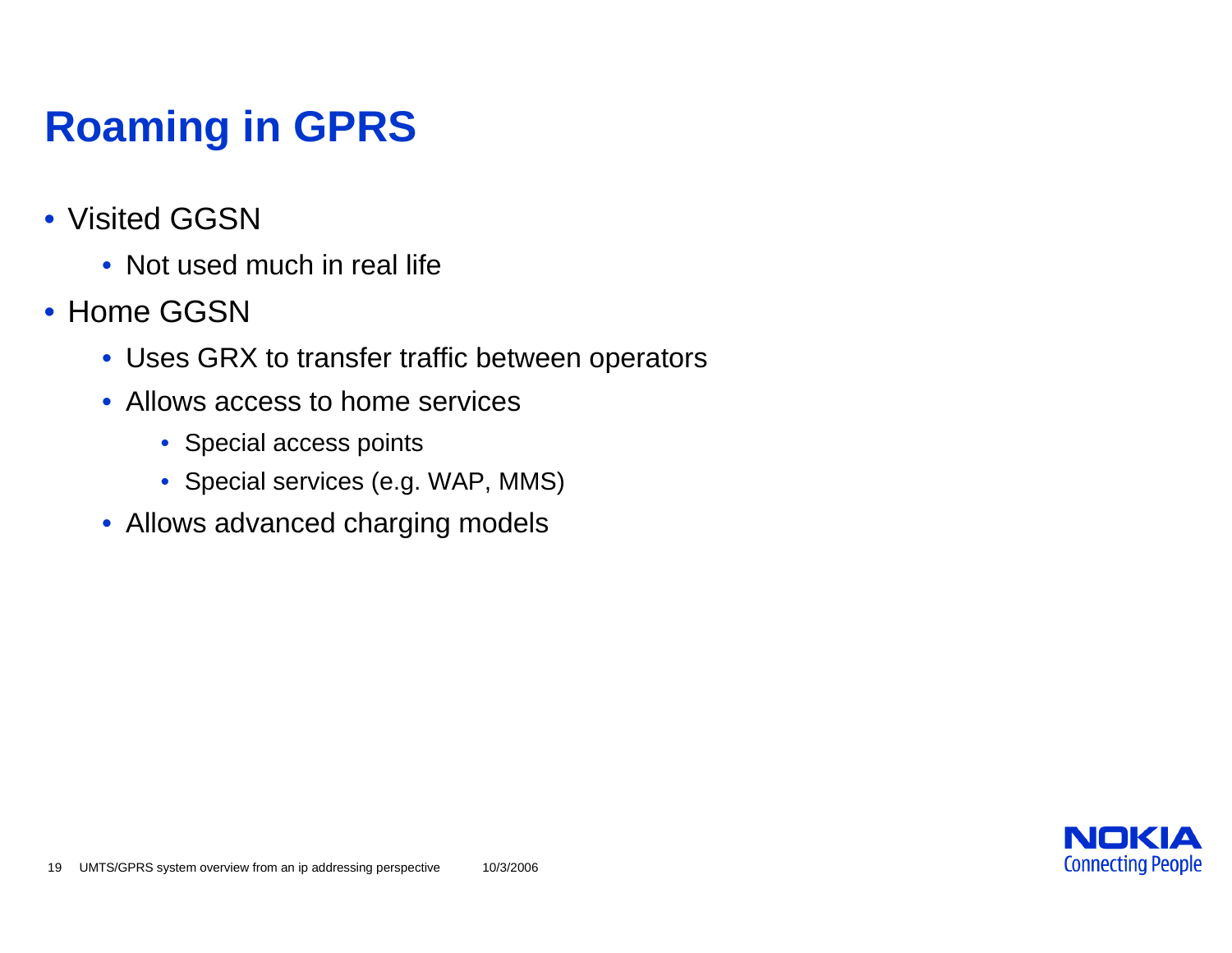## **GPRS Roaming Exchange (GRX)**

- Inter-operator secured IP network
	- VPN between GPRS operators
- Designed to carry inter-operator traffic
	- E.g. Roaming traffic, MMS traffic
- GRX is not connected to the Internet

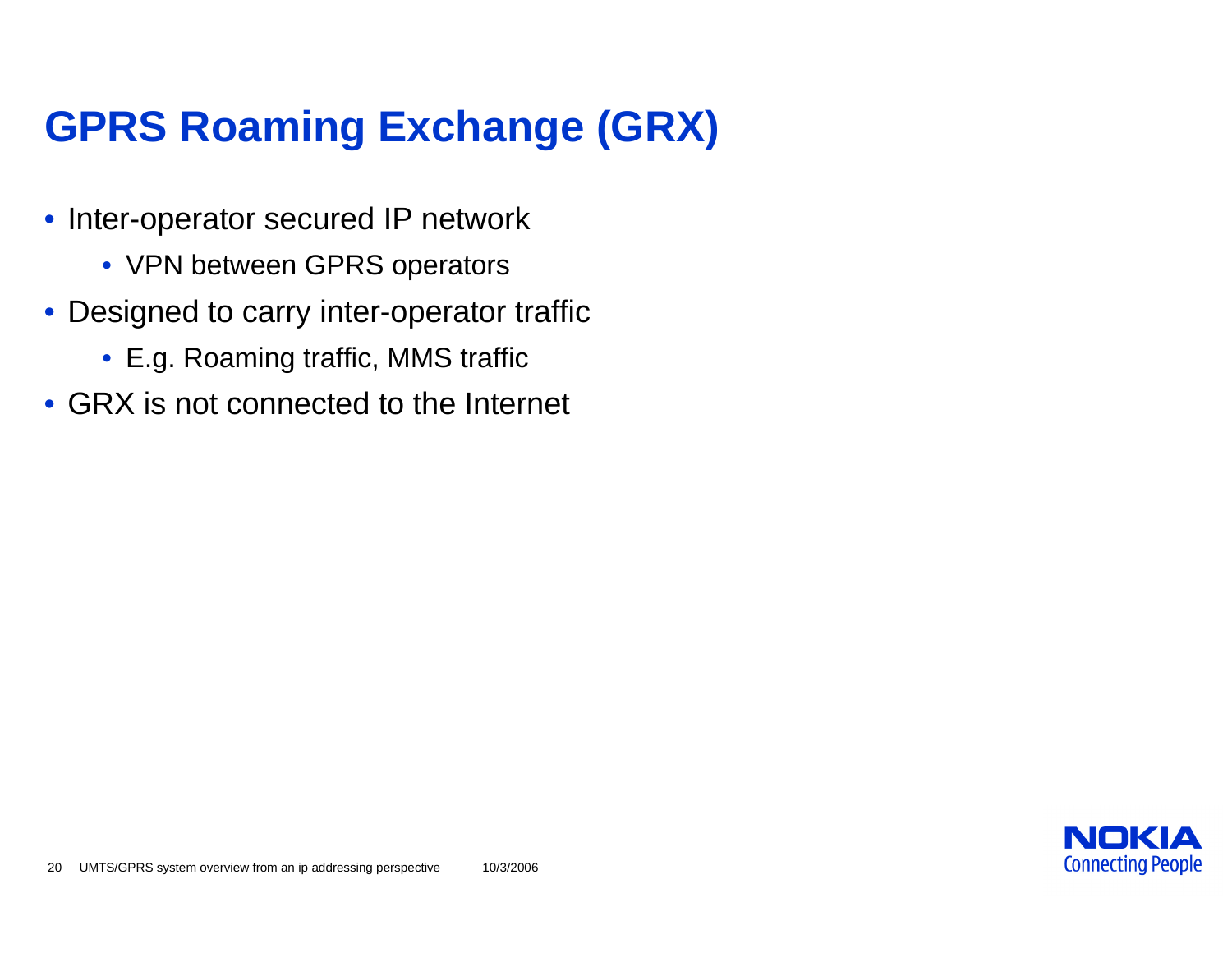## **Addressing Models**

- GPRS has two planes
	- Transport Plane
	- User Plane
- Transport and User planes are independent of each other
	- Addressing models are independent
	- IP versions are independent

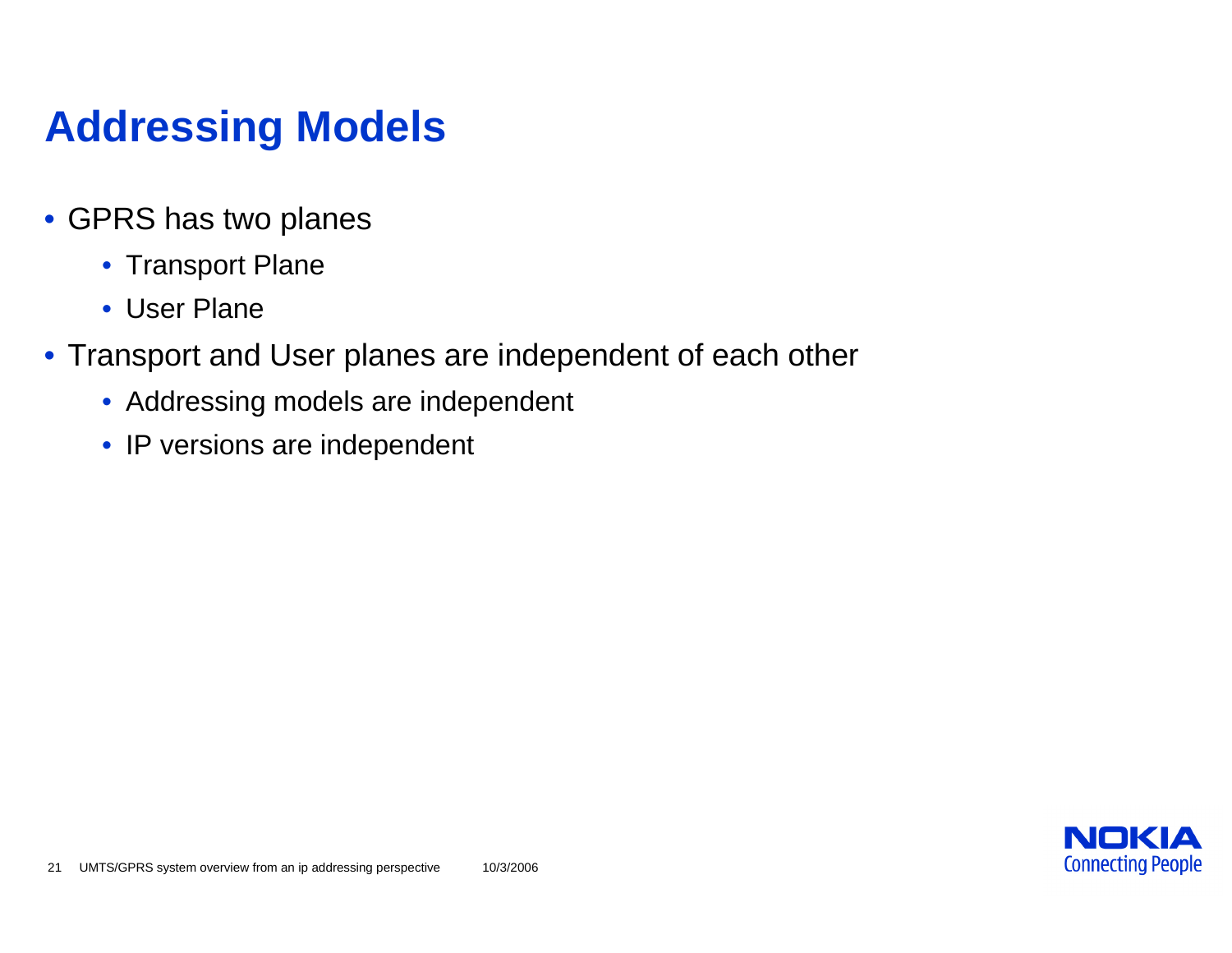## **Network Element Addressing – Transport Plane**

- Network elements sit in their own network
	- Intra-operator network
- They are usually connected via an inter-operator network
	- The GRX
- Due to GPRS security model GPRS intra and inter-operator networks are not connected to the Internet
- In interconnected GPRS network, different GPRS elements have to be able toconnect directly to each other
	- Network element addresses have to be unique
	- Public IP addresses are used

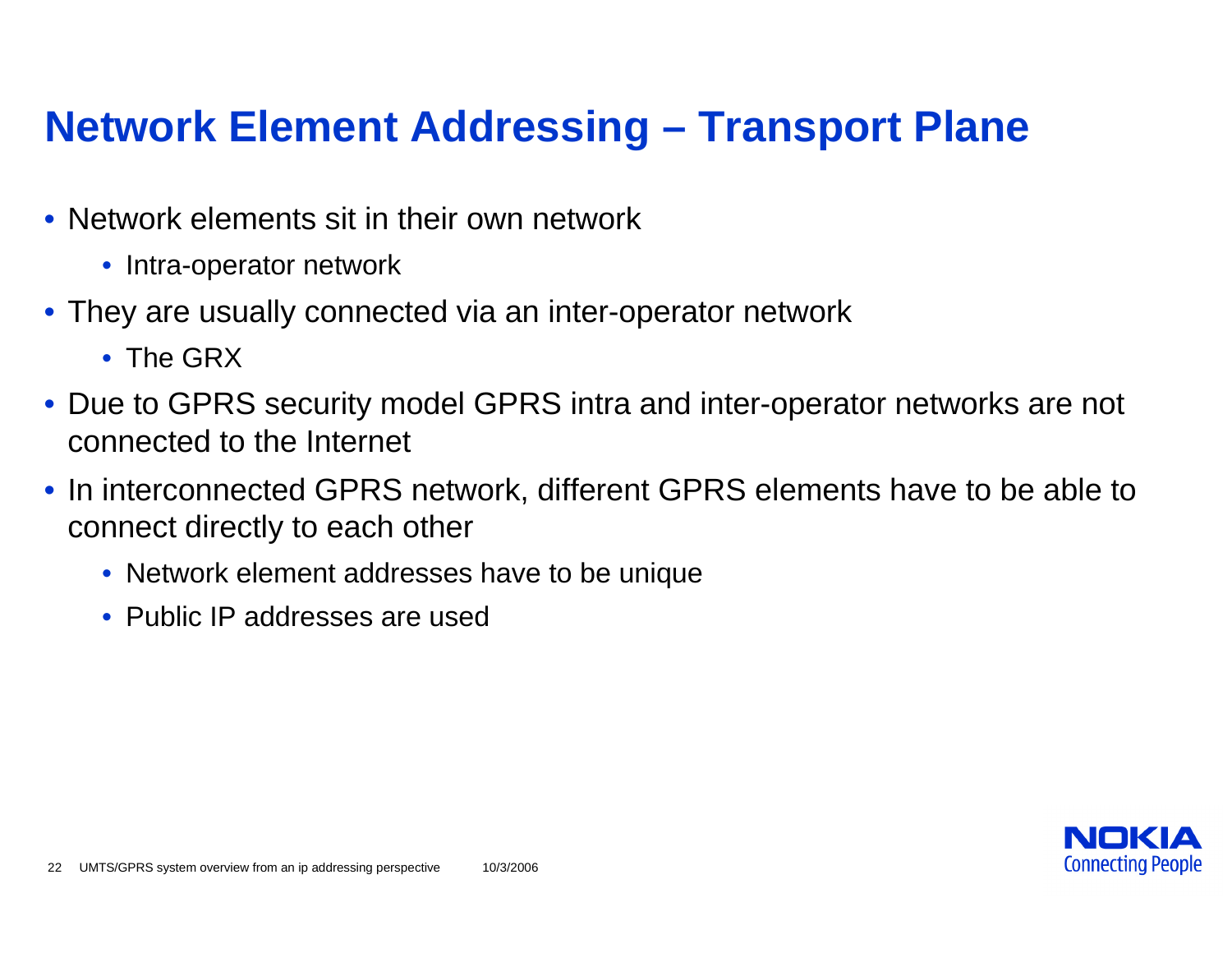## **End-User Addressing - User Plane**

- Two types of PDP Contexts
	- Primary PDP Context and secondary PDP Context
- Each Primary PDP Context has its own IP address/prefix
	- Secondary contexts are related to a primary context and use that address
- Both IPv4 and IPv6 are supported in GPRS
	- One PDP Context can only carry one IP version
- Allocated addresses can be static or dynamic
	- Dynamic is used far more often than static
	- Dynamic address is allocated only for the duration of the PDP Context
- In IPv6, one /64 prefix is allocated per PDP Context

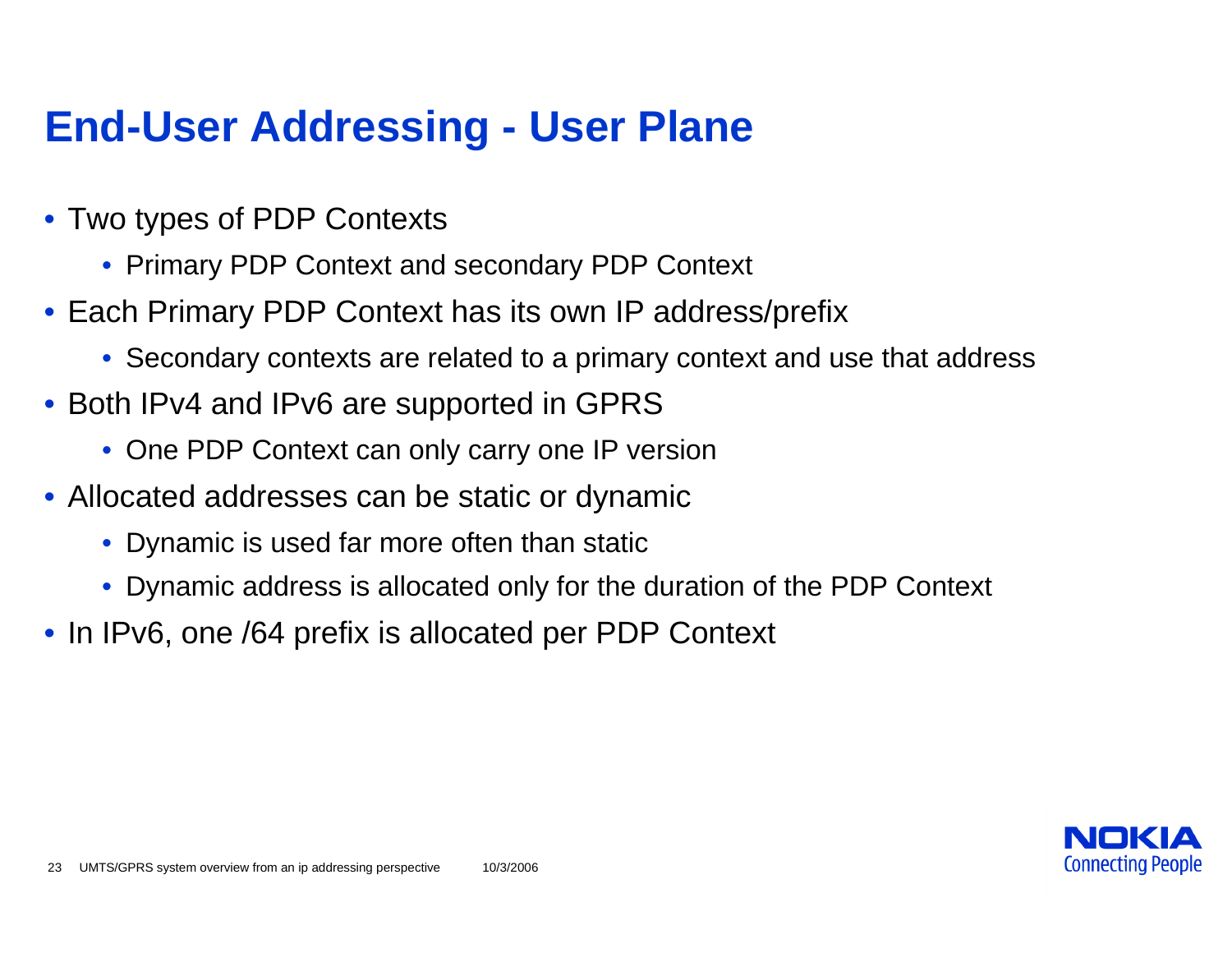## **PDP Context Activation**



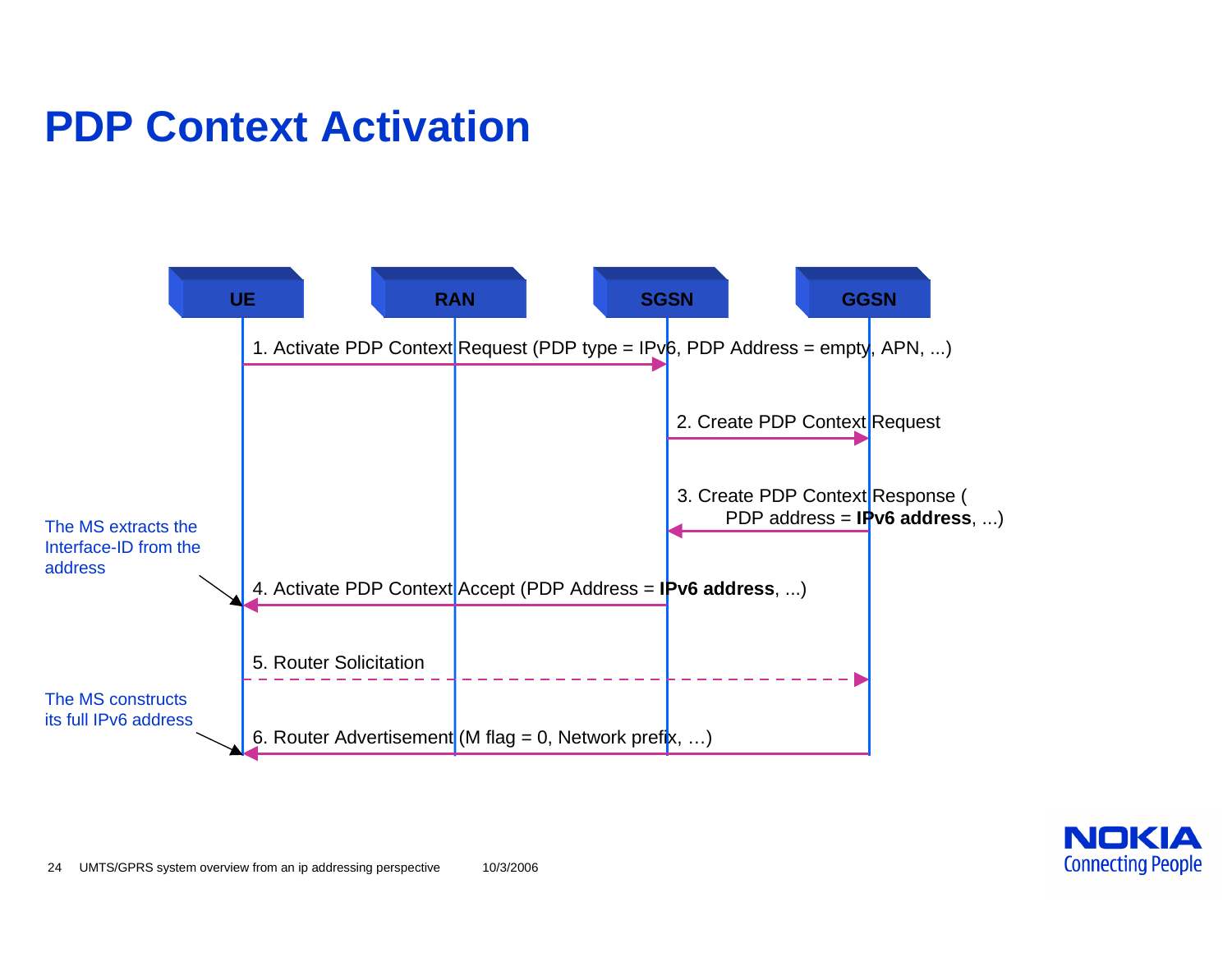## **Further end-user addressing considerations**

#### •  $Pv4$

- Commercial services are still IPv4 only
- Sometimes RFC1918, sometimes public addresses
	- Operator and service dependent

#### • IPv6

- Interest for IPv6 is increasing
- /64 per PDP Context
	- IETF recommendation
- Most of new phones have GPRS
- Currently MMS, browsing, and VPN are the most used applications
	- Relatively short lived PDP Contexts  $\rightarrow$  UE does not have an IP address all the time
- Emerging applications include IM, presence, PoC, IMS
	- Always-on PDP Context  $\rightarrow$  UE has to have an address all the time

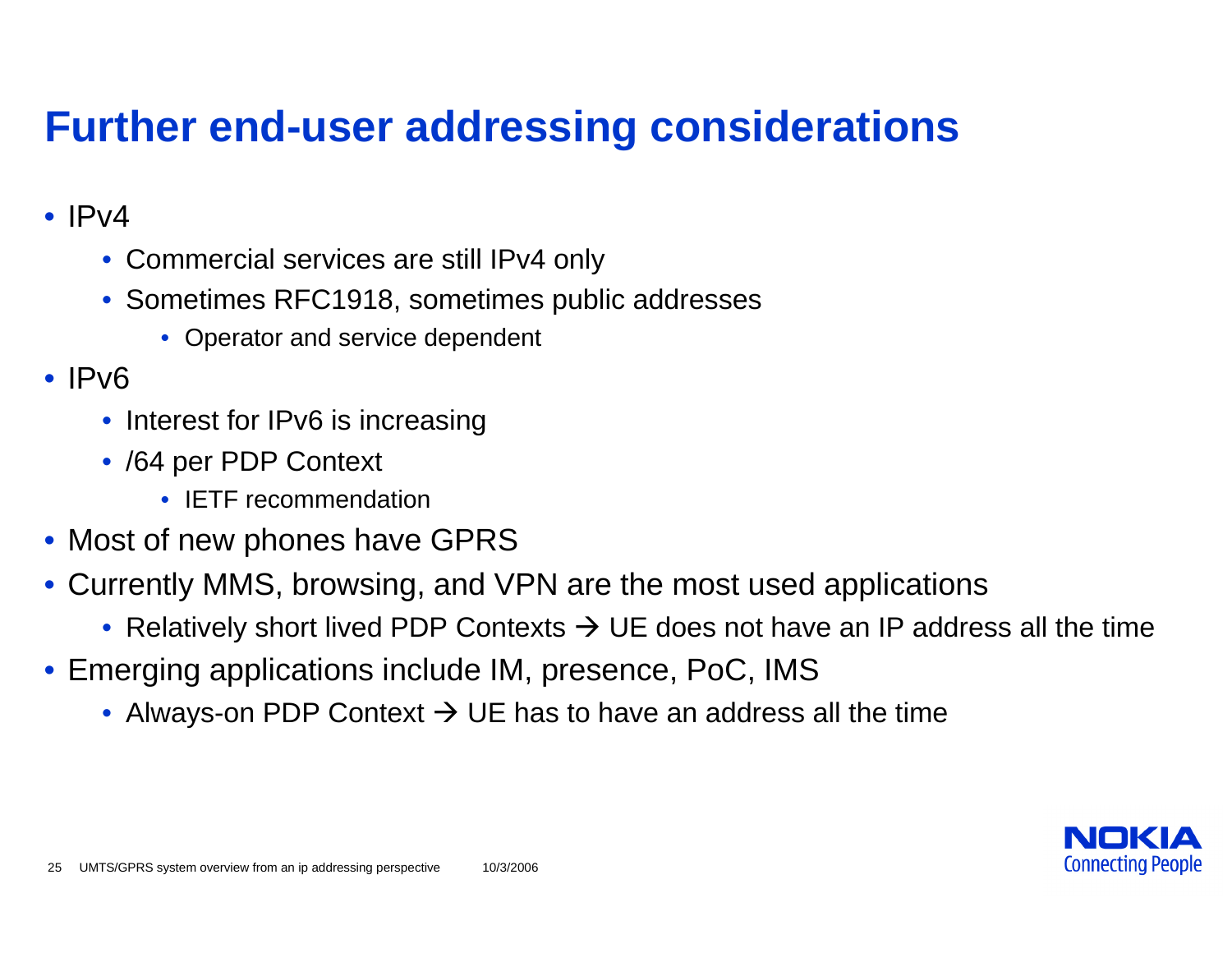## **All the regular problems with NAT and more ...**

- Many operators use private IPv4 addresses for their GPRS service
- All the standard issues with NAT and more:
	- Many mobile operators have more than 16 million customers
		- $\bullet~$  exceeds the pool of available ipv4 private addresses if we move to always on services
			- problems for peer-to-peer connection within one operator
			- complex management issues when using multiple instances of the same private address spacepool within the same operator
	- Keep alives are necessary to maintain connections
		- drains battery